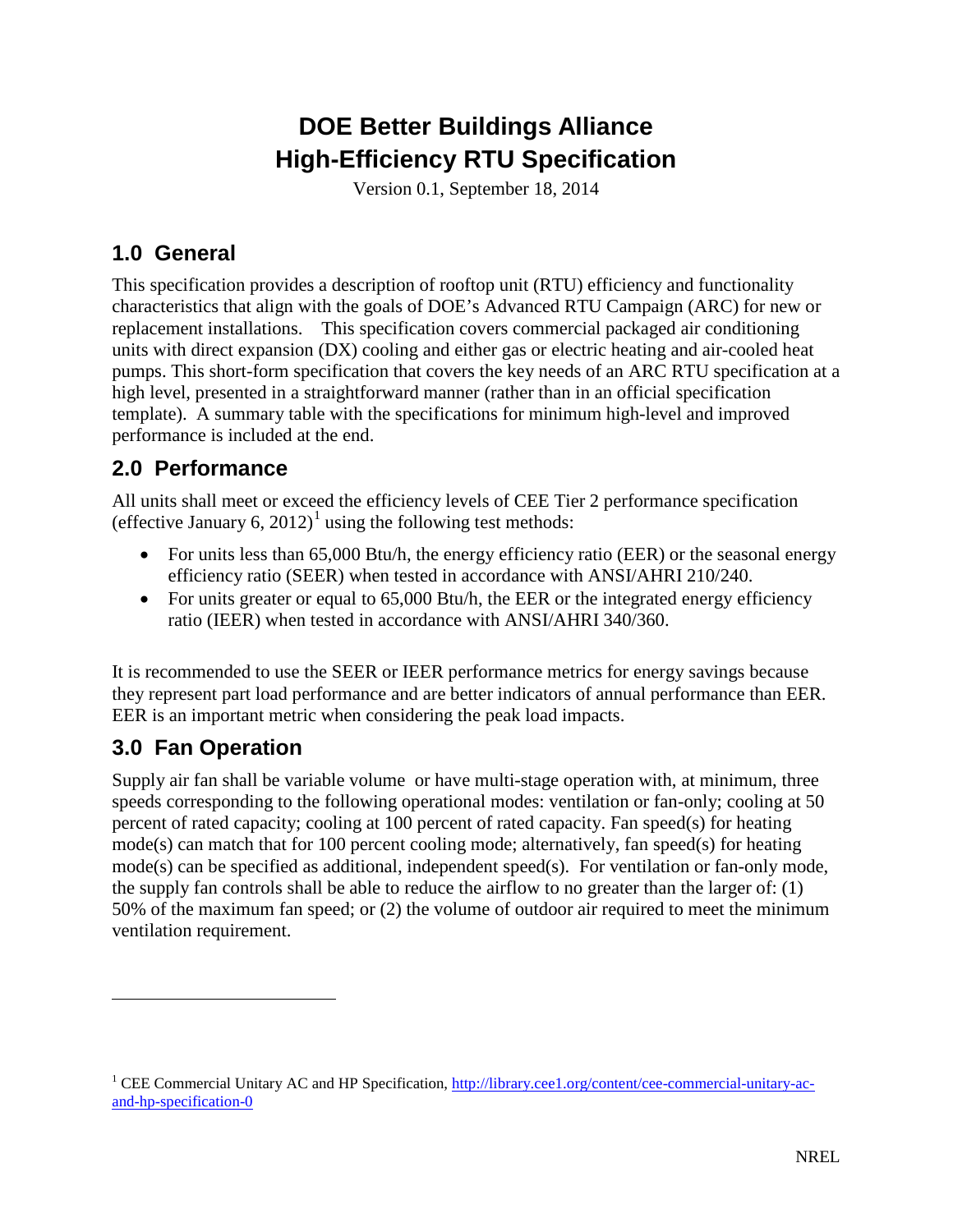#### **4.0 Control**

- Unit shall have a stand-alone Direct Digital Control (DDC) based control system and be compatible with remote energy management control and diagnostic systems.
- DDC controller shall be compatible with external BACnet or LonWorks third party devices or networks.
- Unit shall be controlled via an energy management system (EMS) or by a programmable indoor thermostat of the adjustable type and capable of storing a seven day schedule that captures four daily operational modes (morning, day, evening, and night). The number of thermostat heating and cooling stages should accommodate the corresponding operational modes of the unit.

#### **5.0 Economizers**

- Air economizing shall be required according to criteria defined in ANSI/ASHRAE/IESNA Standard 90.1-2010; economizer implementation shall also meet other local requirements that are in addition to or more stringent than those defined in this standard (e.g., Title 24 for California).
- If economizer is not available, the OA damper shall be at minimum position (according to ventilation requirement) during occupied times and fully closed during unoccupied times.
- The economizing function shall be capable of actuating outdoor air intake up to 100% of AHRI rated flow.
- Integrated economizer operation is required; the unit shall be able to economize while also providing mechanical cooling if economizer can't fully satisfy the zone cooling load.
- If economizer is available, and the zone is in cooling mode, and no compressors are running, the OA damper shall modulate to achieve discharge air temperature control.

# **6.0 Outside Air Dampers**

- Outdoor air dampers shall be able to fully close (switching to 100% recirculation mode) and maintain leakage rates per ANSI/ASHRAE/IESNA Standard 90.1-2010.
- Outside air dampers must be able to respond to schedule-based occupancy signals (from the EMS or programmable thermostat) to facilitate demand control ventilation.
- To accommodate multi- or variable-speed fan operation, outside air dampers must be able to respond to fan speed signals (from the BMS or unit itself) to ensure that ventilation requirements are met in reduced fan speed modes.

# **7.0 Sizing**

- Unit shall be sized according to the guidelines in ACCA Design Manual CS, Commercial Application, Systems, and Equipment.
- Approved design load calculation methods are provided in ANSI/ASHRAE/ACCA Standard 183, Peak Cooling and Heating Load Calculations in Buildings Except Low-Rise Residential Buildings.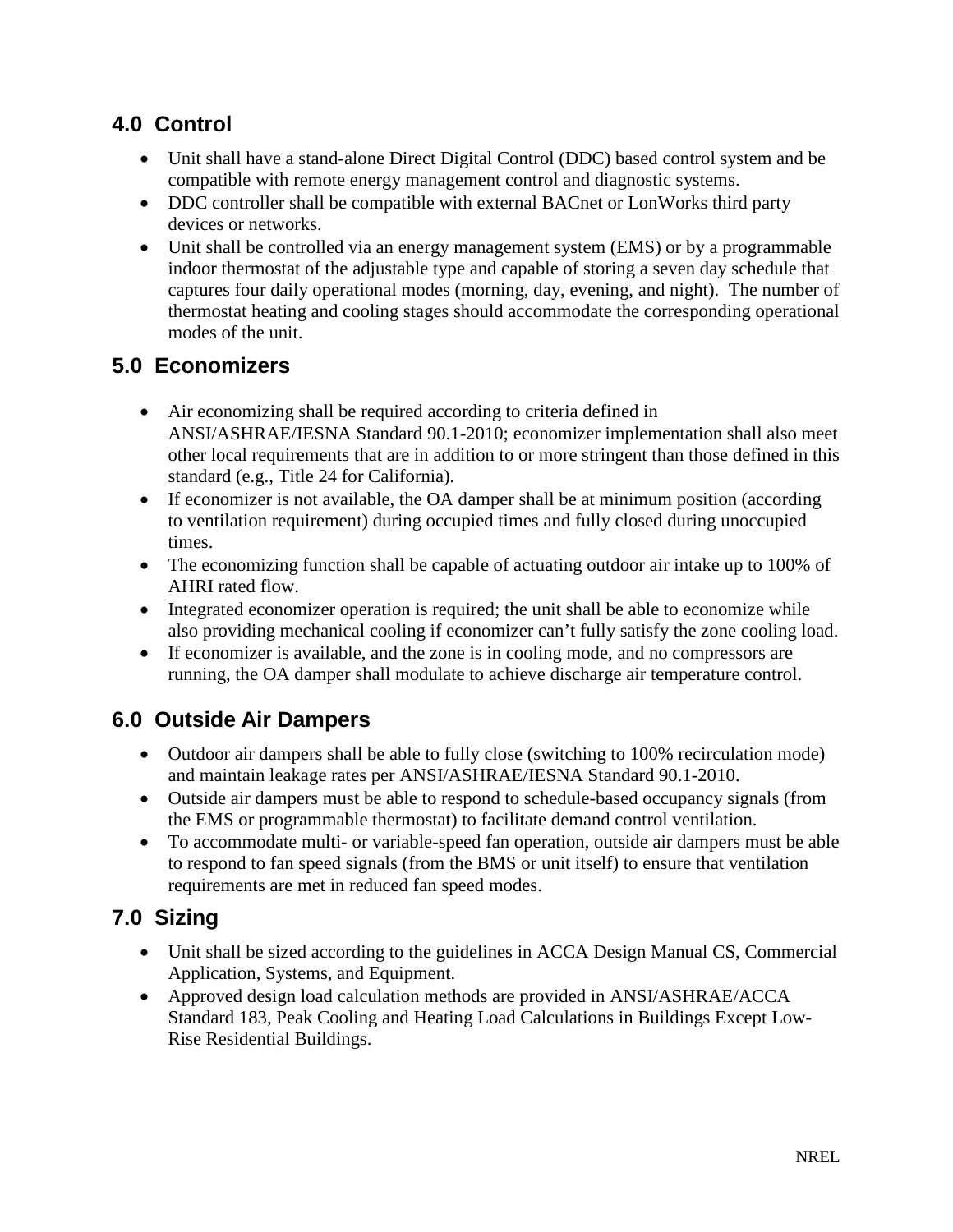### **8.0 Quality Installation**

Unit shall be installed according to the guidelines in ANSI/ACCA 5 QI, HVAC Quality Installation Specification.

#### **9.0 Quality Maintenance**

Unit shall be maintained according to the guidelines in ANSI/ASHRAE/ACCA Standard 180, Standard Practice for Inspection and Maintenance of Commercial Building HVAC Systems.

| <b>Parameter</b>       | <b>Minimum Specification</b>                                                                                                                                                                                                 | <b>Improved Performance</b>                                                                                                  |
|------------------------|------------------------------------------------------------------------------------------------------------------------------------------------------------------------------------------------------------------------------|------------------------------------------------------------------------------------------------------------------------------|
| Cooling performance    | Performance meets or exceeds the<br>CEE Tier 2 performance specification                                                                                                                                                     | Exceed CEE Tier 2:<br>SEER > 18<br>IEER > 15<br>÷,<br>RTU Challenge specification<br>IEER $\geq 18$                          |
| Heating performance    | Gas furnace:<br>Thermal efficiency > 80%<br>Heat pump performance exceeds the<br>CEE performance specification<br>HSPF for units < 65,000Btu/h, Tier 2<br>COP for units $\geq 65,000B$ tu/h, Tier 1                          | Thermal efficiency $\geq$ 90% for DOAS<br>applications in cold regions<br>Add energy recovery ventilators in<br>cold regions |
| Fan performance        | Supply air (evaporator) fan overall<br>efficiency > 60%<br>Condenser fan overall efficiency > 50%                                                                                                                            | Fan motor efficiency > 70%<br>Direct drive fans<br>Backward curved fans for the<br>condenser fan                             |
| Fan control algorithms | Multi-speed or variable speed control<br>for the following RTU modes:<br>100% cooling<br>50% or modulated cooling<br>100% heating<br>50% or modulated heating<br>Ventilation only                                            | See above                                                                                                                    |
| Controls               | Direct Digital Control (DDC) compatible<br>with BACnet or LonWorks<br>Controlled by an energy management<br>system or programmable thermostat<br>with week day and week end<br>programming and four daily operation<br>modes |                                                                                                                              |
| Economizer             | Required according to<br>ANSI/ASHRAE/IESNA Standard 90.1-<br>2010 and local code requirements<br>Capable of actuating to 100% of the<br>AHRI rated flow                                                                      |                                                                                                                              |

#### **High-Efficiency RTU Specification Summary**